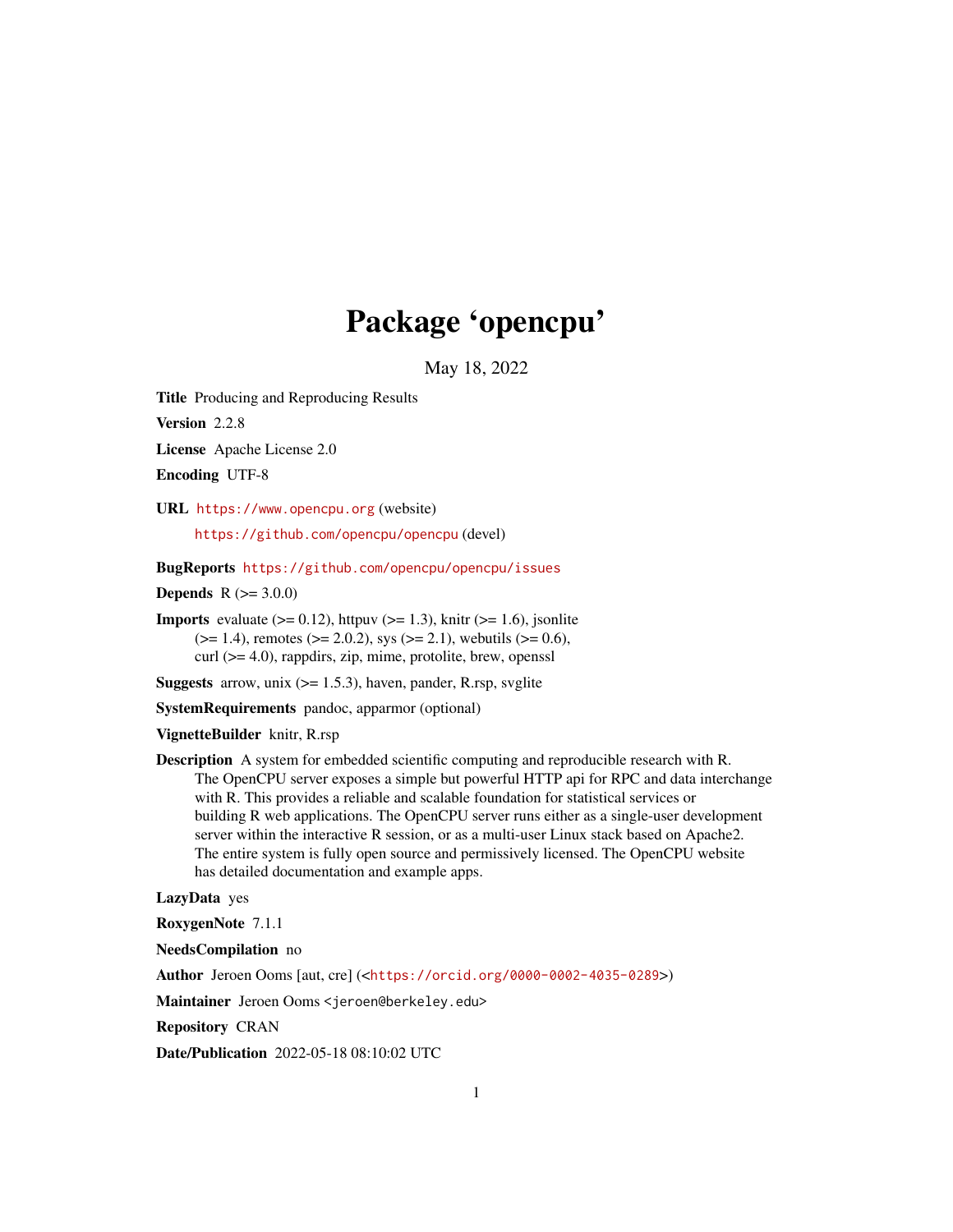### <span id="page-1-0"></span>R topics documented:

```
apps . . . . . . . . . . . . . . . . . . . . . . . . . . . . . . . . . . . . . . . . . . . . . 2
ocpu-server . . . . . . . . . . . . . . . . . . . . . . . . . . . . . . . . . . . . . . . . . 3
```
#### **Index** [5](#page-4-0). The second state of the second state of the second state of the second state of the second state of the second state of the second state of the second state of the second state of the second state of the second

<span id="page-1-2"></span>apps *OpenCPU Application*

#### <span id="page-1-1"></span>Description

Manage installed OpenCPU applications. These applications can be started locally using [ocpu\\_start\\_app](#page-2-1) or deployed online on [ocpu.io.](https://ocpu.io)

#### Usage

install\_apps(repo, ...) remove\_apps(repo) installed\_apps() available\_apps() update\_apps(...)

#### **Arguments**

| repo    | a github repository such as user/repo, see install_github. |
|---------|------------------------------------------------------------|
| $\cdot$ | additional options for install_github                      |

#### Details

OpenCPU apps are simply R packages. For regular users, apps get installed in a user-specific app library which is persistent between R sessions. This is used for locally running or developing web applications.

When running these functions as opencpu user on an OpenCPU cloud server, apps will be installed in the global opencpu server app library; the same library as used by the OpenCPU Github webhook.

#### See Also

Other ocpu: [ocpu-server](#page-2-2)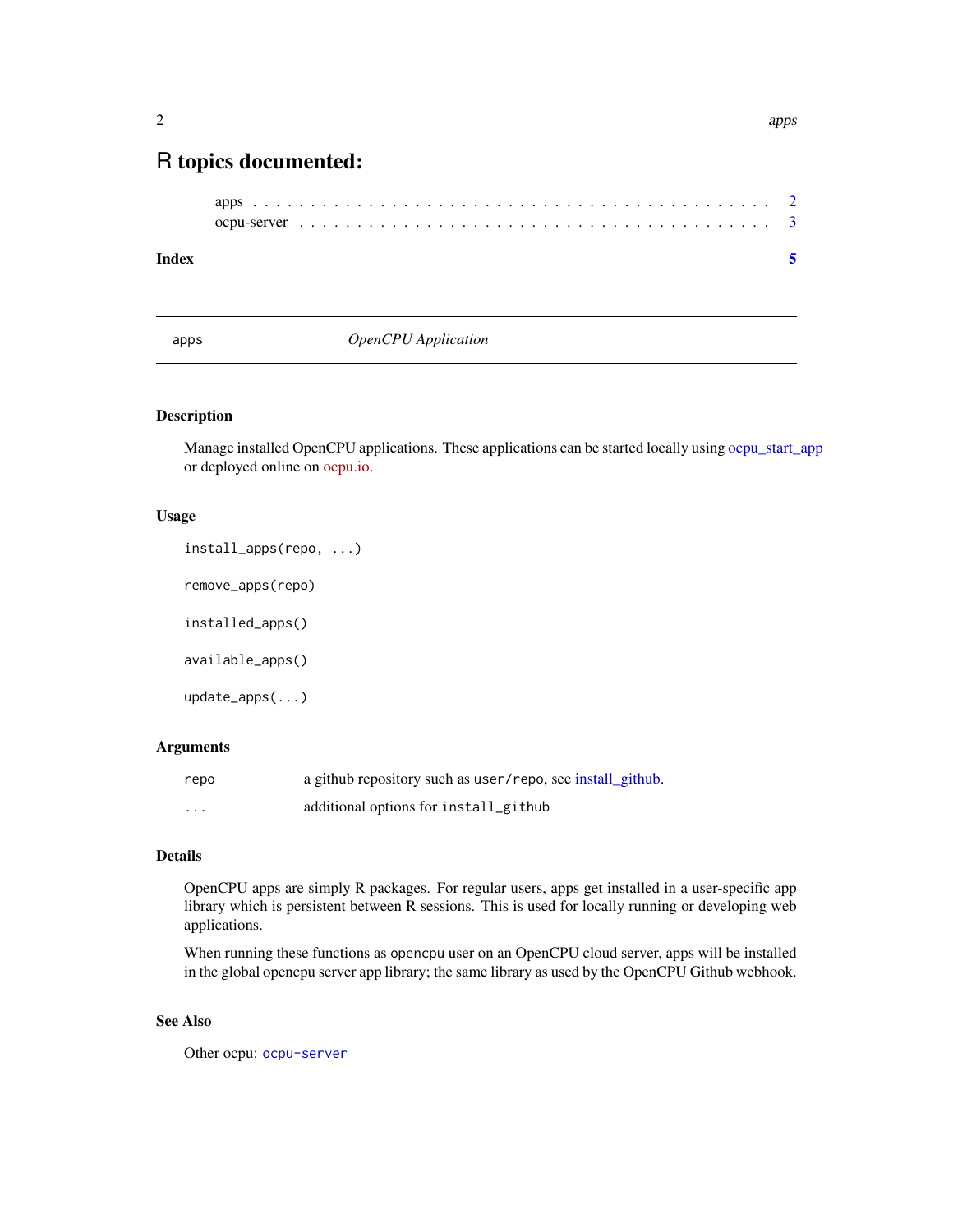#### <span id="page-2-0"></span>ocpu-server 3

#### Examples

```
## Not run:
# List available demo apps
available_apps()
# Run application from: https://github.com/rwebapps/nabel
ocpu_start_app("rwebapps/nabel")
# Run application from: https://github.com/rwebapps/markdownapp
ocpu_start_app("rwebapps/markdownapp")
# Run application from: https://github.com/rwebapps/stockapp
ocpu_start_app("rwebapps/stockapp")
# Run application from: https://github.com/rwebapps/appdemo
ocpu_start_app("rwebapps/appdemo")
# Show currently installed apps
installed_apps()
## End(Not run)
```
<span id="page-2-2"></span>ocpu-server *OpenCPU Single-User Server*

#### <span id="page-2-1"></span>Description

Starts the OpenCPU single-user server for developing and running apps locally. To deploy your apps on a cloud server or [ocpu.io,](https://ocpu.io) simply push them to github and install the opencpu webhook. Some example apps are available from [github::rwebapps/.](https://github.com/rwebapps)

#### Usage

```
ocpu_start_server(
 port = 5656,
 root = " /ocpu",
 workers = 2,
 preload = NULL,
 on_startup = NULL,
 no_cache = FALSE
)
```
ocpu\_start\_app(app, update = TRUE, ...)

#### Arguments

| port | port number                                   |
|------|-----------------------------------------------|
| root | base of the URL where to host the OpenCPU API |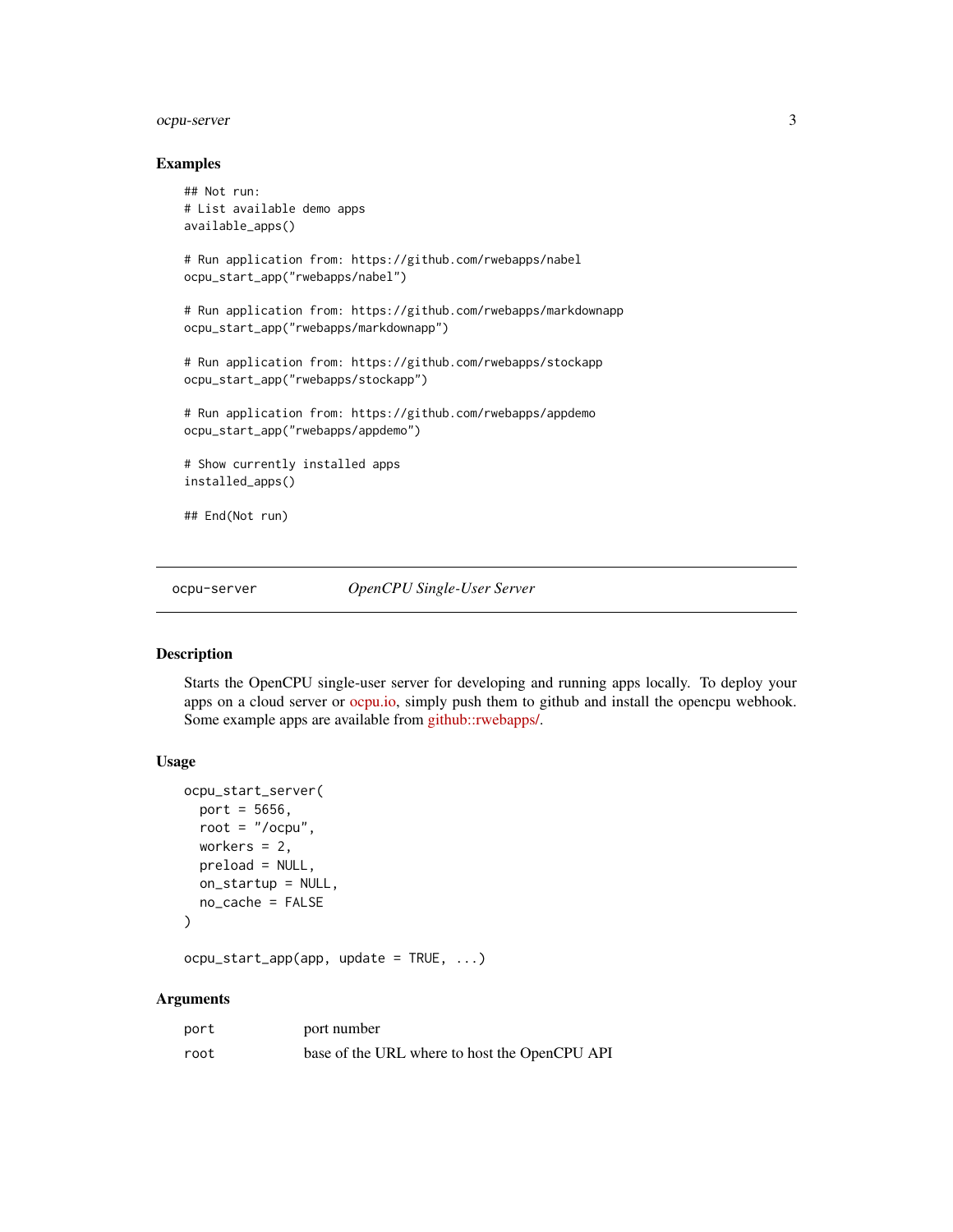<span id="page-3-0"></span>

| workers                 | number of worker processes                                                                                                                                                                                                                                                                                     |
|-------------------------|----------------------------------------------------------------------------------------------------------------------------------------------------------------------------------------------------------------------------------------------------------------------------------------------------------------|
| preload                 | character vector of packages to preload in the workers. This speeds up requests<br>to those packages.                                                                                                                                                                                                          |
| on_startup              | function to call once server has started (e.g. utils::browseURL)                                                                                                                                                                                                                                               |
| no cache                | sets Cache-Control: no-cache for all responses to disable browser caching.<br>Useful for development when files change frequently. You might still need to<br>manually flush the browser cache for resources cached previously. Try pressing<br>CTRL+R or go incognito if your browser is showing old content. |
| app                     | either the name of a locally installed package, or a github remote (see install apps)                                                                                                                                                                                                                          |
| update                  | checks if the app is up-to-date (if possible) before running                                                                                                                                                                                                                                                   |
| $\cdot$ $\cdot$ $\cdot$ | extra parameters passed to ocpu_start_server                                                                                                                                                                                                                                                                   |
|                         |                                                                                                                                                                                                                                                                                                                |

#### See Also

Other ocpu: [apps](#page-1-2)

#### Examples

```
## Not run:
# List available demo apps
available_apps()
# Run application from: https://github.com/rwebapps/nabel
ocpu_start_app("rwebapps/nabel")
# Run application from: https://github.com/rwebapps/markdownapp
ocpu_start_app("rwebapps/markdownapp")
# Run application from: https://github.com/rwebapps/stockapp
ocpu_start_app("rwebapps/stockapp")
```

```
# Run application from: https://github.com/rwebapps/appdemo
ocpu_start_app("rwebapps/appdemo")
```

```
# Show currently installed apps
installed_apps()
```
## End(Not run)